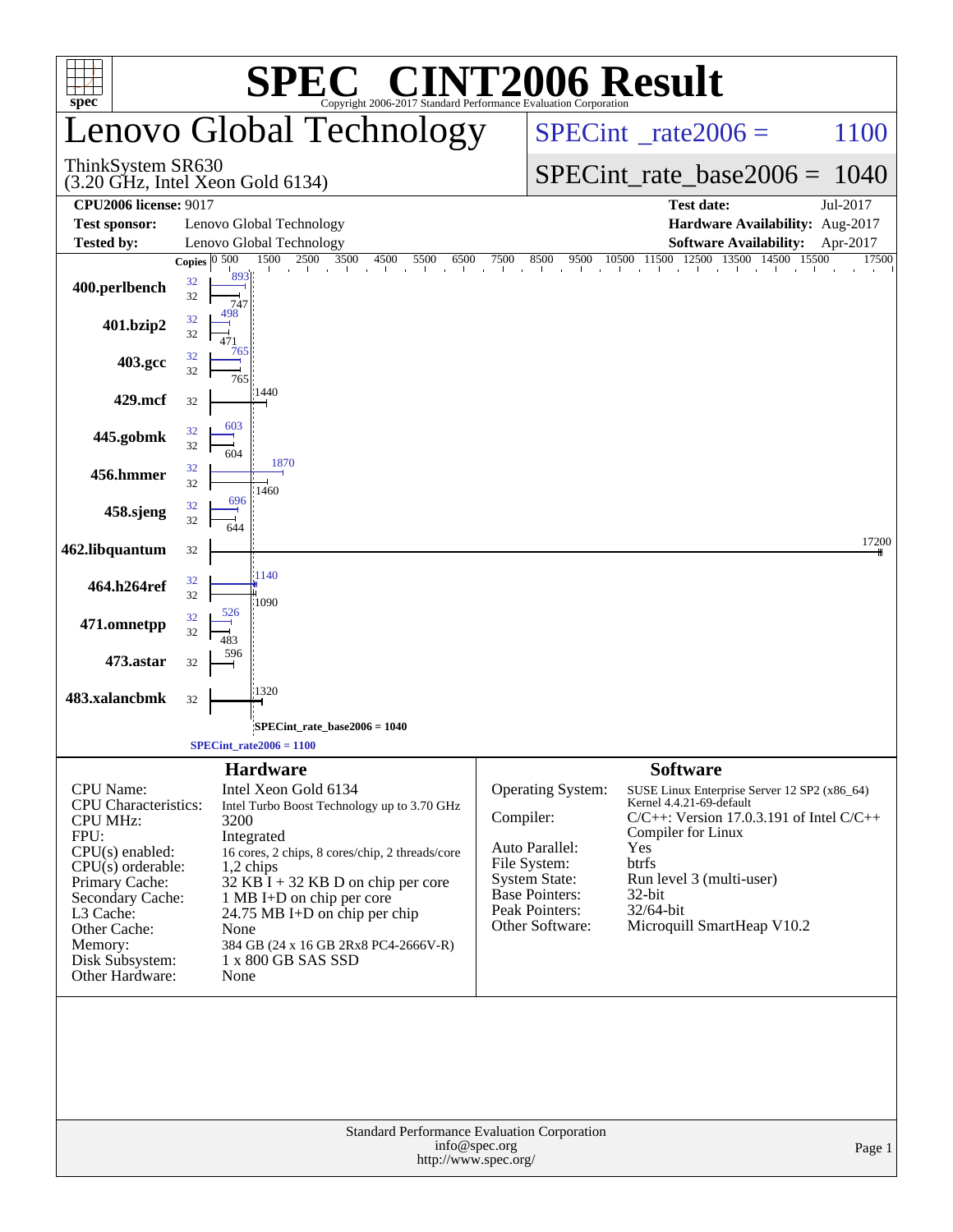

## enovo Global Technology

#### ThinkSystem SR630

(3.20 GHz, Intel Xeon Gold 6134)

SPECint rate $2006 = 1100$ 

## [SPECint\\_rate\\_base2006 =](http://www.spec.org/auto/cpu2006/Docs/result-fields.html#SPECintratebase2006) 1040

**[Test sponsor:](http://www.spec.org/auto/cpu2006/Docs/result-fields.html#Testsponsor)** Lenovo Global Technology **[Hardware Availability:](http://www.spec.org/auto/cpu2006/Docs/result-fields.html#HardwareAvailability)** Aug-2017

**[CPU2006 license:](http://www.spec.org/auto/cpu2006/Docs/result-fields.html#CPU2006license)** 9017 **[Test date:](http://www.spec.org/auto/cpu2006/Docs/result-fields.html#Testdate)** Jul-2017 **[Tested by:](http://www.spec.org/auto/cpu2006/Docs/result-fields.html#Testedby)** Lenovo Global Technology **[Software Availability:](http://www.spec.org/auto/cpu2006/Docs/result-fields.html#SoftwareAvailability)** Apr-2017

### **[Results Table](http://www.spec.org/auto/cpu2006/Docs/result-fields.html#ResultsTable)**

|                                                                                                          | <b>Base</b>   |                |              |                |       |                | <b>Peak</b> |               |                |              |                |              |                |              |
|----------------------------------------------------------------------------------------------------------|---------------|----------------|--------------|----------------|-------|----------------|-------------|---------------|----------------|--------------|----------------|--------------|----------------|--------------|
| <b>Benchmark</b>                                                                                         | <b>Copies</b> | <b>Seconds</b> | <b>Ratio</b> | <b>Seconds</b> | Ratio | <b>Seconds</b> | Ratio       | <b>Copies</b> | <b>Seconds</b> | <b>Ratio</b> | <b>Seconds</b> | <b>Ratio</b> | <b>Seconds</b> | <b>Ratio</b> |
| 400.perlbench                                                                                            | 32            | 419            | 747          | 419            | 746   | 418            | 747         | 32            | 350            | 894          | 350            | 893          | 350            | 892          |
| 401.bzip2                                                                                                | 32            | 662            | 467          | 655            | 471   | 655            | 471         | 32            | 621            | 497          | 620            | 498          | 619            | 499          |
| $403.\mathrm{gcc}$                                                                                       | 32            | 336            | 766          | 339            | 761   | 337            | 765         | 32            | 338            | 763          | 337            | 765          | 337            | 765          |
| $429$ .mcf                                                                                               | 32            | 203            | 1440         | 203            | 1440  | 203            | 1440        | 32            | 203            | 1440         | 203            | 1440         | 203            | 1440         |
| $445$ .gobmk                                                                                             | 32            | 556            | 604          | 555            | 604   | 555            | 605         | 32            | 557            | 603          | 556            | 603          | 556            | 603          |
| 456.hmmer                                                                                                | 32            | 204            | 1460         | 205            | 1460  | 204            | 1460        | 32            | 160            | 1870         | 160            | 1870         | 160            | 1870         |
| $458$ .sjeng                                                                                             | 32            | 602            | 644          | 602            | 644   | 602            | 643         | 32            | 559            | 693          | 557            | 696          | 554            | 699          |
| 462.libquantum                                                                                           | 32            | 38.6           | 17200        | 38.5           | 17200 | 38.7           | 17100       | 32            | 38.6           | 17200        | 38.5           | 17200        | 38.7           | 17100        |
| 464.h264ref                                                                                              | 32            | 609            | 1160         | 647            | 1090  | 647            | 1090        | 32            | 624            | 1140         | 593            | 1190         | 628            | 1130         |
| 471.omnetpp                                                                                              | 32            | 415            | 482          | 414            | 483   | 413            | 484         | 32            | 380            | 526          | 380            | 526          | 379            | 528          |
| 473.astar                                                                                                | 32            | 377            | <b>596</b>   | 376            | 598   | 377            | 595         | 32            | 377            | 596          | 376            | 598          | 377            | 595          |
| 483.xalancbmk                                                                                            | 32            | 167            | 1320         | 167            | 1320  | 167            | 1320        | 32            | 167            | 1320         | 167            | 1320         | 167            | 1320         |
| Results appear in the order in which they were run. Bold underlined text indicates a median measurement. |               |                |              |                |       |                |             |               |                |              |                |              |                |              |

#### **[Submit Notes](http://www.spec.org/auto/cpu2006/Docs/result-fields.html#SubmitNotes)**

 The numactl mechanism was used to bind copies to processors. The config file option 'submit' was used to generate numactl commands to bind each copy to a specific processor. For details, please see the config file.

### **[Operating System Notes](http://www.spec.org/auto/cpu2006/Docs/result-fields.html#OperatingSystemNotes)**

Stack size set to unlimited using "ulimit -s unlimited"

#### **[Platform Notes](http://www.spec.org/auto/cpu2006/Docs/result-fields.html#PlatformNotes)**

Standard Performance Evaluation Corporation [info@spec.org](mailto:info@spec.org) BIOS configuration: Choose Operating Mode set to Maximum Performance SNC set to Enable DCU Streamer Prefetcher set to Disable Stale AtoS set to Enable LLC dead line alloc set to Disable Sysinfo program /home/cpu2006-1.2-ic17.0u3/config/sysinfo.rev6993 Revision 6993 of 2015-11-06 (b5e8d4b4eb51ed28d7f98696cbe290c1) running on Cable-SPECcpu2017-SUSE12SP2 Thu Jul 27 05:24:38 2017 This section contains SUT (System Under Test) info as seen by some common utilities. To remove or add to this section, see: <http://www.spec.org/cpu2006/Docs/config.html#sysinfo> From /proc/cpuinfo model name : Intel(R) Xeon(R) Gold 6134 CPU @ 3.20GHz 2 "physical id"s (chips) Continued on next page

<http://www.spec.org/>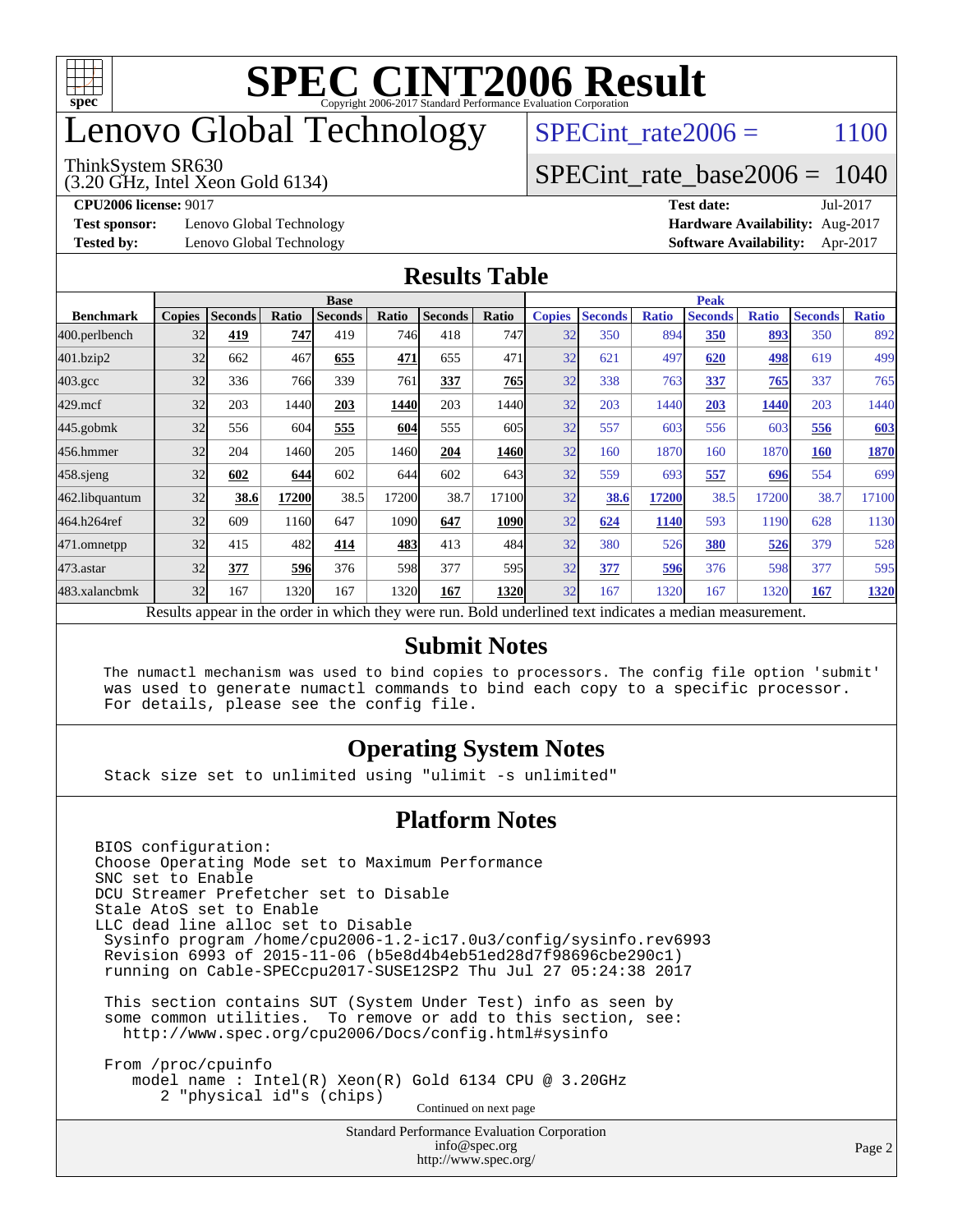

## enovo Global Technology

SPECint rate  $2006 = 1100$ 

(3.20 GHz, Intel Xeon Gold 6134) ThinkSystem SR630

[SPECint\\_rate\\_base2006 =](http://www.spec.org/auto/cpu2006/Docs/result-fields.html#SPECintratebase2006) 1040

**[CPU2006 license:](http://www.spec.org/auto/cpu2006/Docs/result-fields.html#CPU2006license)** 9017 **[Test date:](http://www.spec.org/auto/cpu2006/Docs/result-fields.html#Testdate)** Jul-2017

**[Test sponsor:](http://www.spec.org/auto/cpu2006/Docs/result-fields.html#Testsponsor)** Lenovo Global Technology **[Hardware Availability:](http://www.spec.org/auto/cpu2006/Docs/result-fields.html#HardwareAvailability)** Aug-2017 **[Tested by:](http://www.spec.org/auto/cpu2006/Docs/result-fields.html#Testedby)** Lenovo Global Technology **[Software Availability:](http://www.spec.org/auto/cpu2006/Docs/result-fields.html#SoftwareAvailability)** Apr-2017

## **[Platform Notes \(Continued\)](http://www.spec.org/auto/cpu2006/Docs/result-fields.html#PlatformNotes)**

Standard Performance Evaluation Corporation [info@spec.org](mailto:info@spec.org) 32 "processors" cores, siblings (Caution: counting these is hw and system dependent. The following excerpts from /proc/cpuinfo might not be reliable. Use with caution.) cpu cores : 8 siblings : 16 physical 0: cores 0 2 3 9 16 19 26 27 physical 1: cores 0 4 5 6 16 19 20 22 cache size : 25344 KB From /proc/meminfo MemTotal: 395891816 kB HugePages\_Total: 0<br>Hugepagesize: 2048 kB Hugepagesize: From /etc/\*release\* /etc/\*version\* SuSE-release: SUSE Linux Enterprise Server 12 (x86\_64) VERSION = 12 PATCHLEVEL = 2 # This file is deprecated and will be removed in a future service pack or release. # Please check /etc/os-release for details about this release. os-release: NAME="SLES" VERSION="12-SP2" VERSION\_ID="12.2" PRETTY\_NAME="SUSE Linux Enterprise Server 12 SP2" ID="sles" ANSI\_COLOR="0;32" CPE\_NAME="cpe:/o:suse:sles:12:sp2" uname -a: Linux Cable-SPECcpu2017-SUSE12SP2 4.4.21-69-default #1 SMP Tue Oct 25 10:58:20 UTC 2016 (9464f67) x86\_64 x86\_64 x86\_64 GNU/Linux run-level 3 Jul 27 05:24 SPEC is set to: /home/cpu2006-1.2-ic17.0u3 Filesystem Type Size Used Avail Use% Mounted on /dev/sda2 btrfs 744G 35G 708G 5% /home Additional information from dmidecode: Warning: Use caution when you interpret this section. The 'dmidecode' program reads system data which is "intended to allow hardware to be accurately determined", but the intent may not be met, as there are frequent changes to hardware, firmware, and the "DMTF SMBIOS" standard. BIOS Lenovo -[IVE109Q-1.00]- 06/28/2017 Memory: 24x Samsung M393A2K43BB1-CTD 16 GB 2 rank 2666 MHz Continued on next page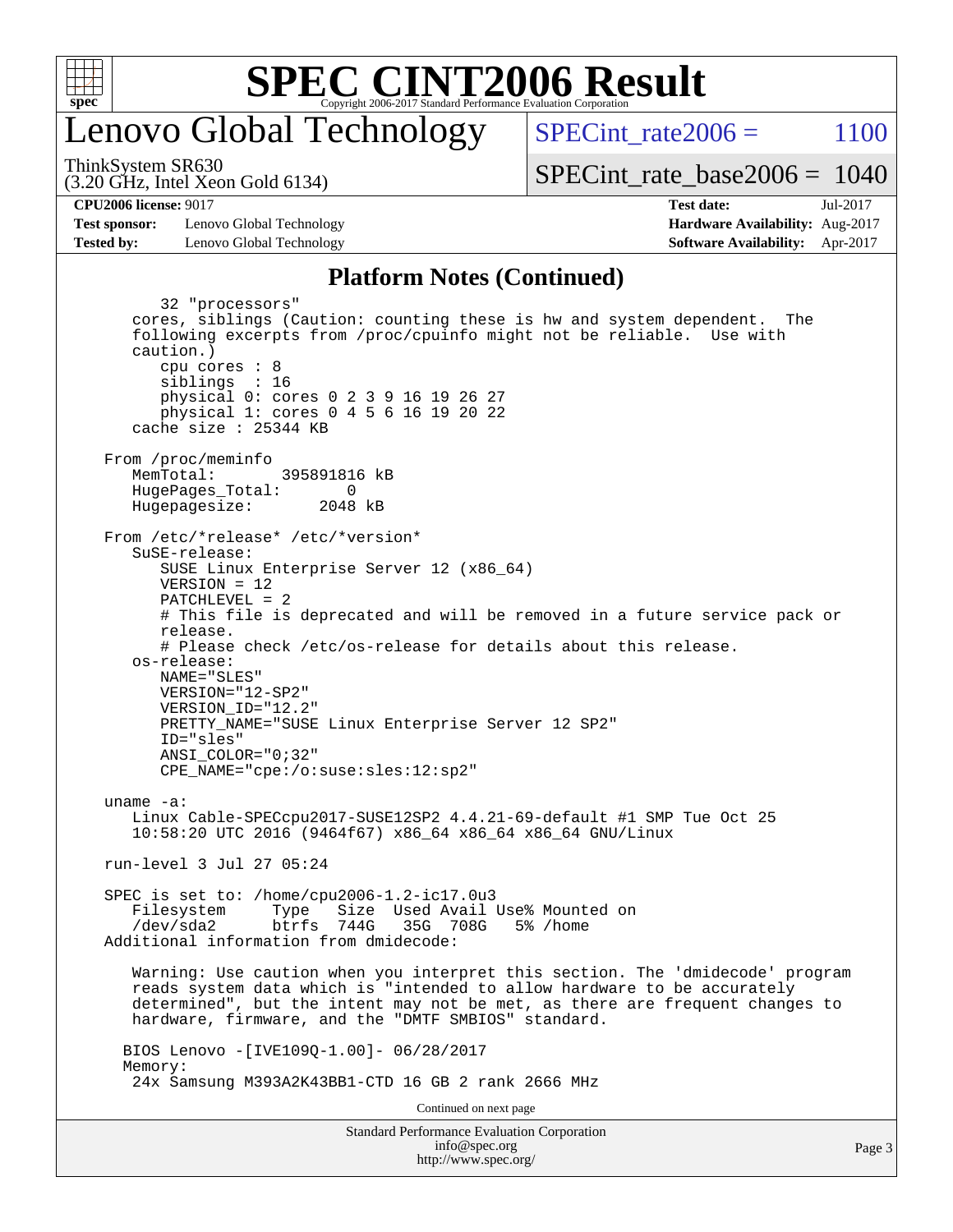

## enovo Global Technology

ThinkSystem SR630

SPECint rate $2006 = 1100$ 

[SPECint\\_rate\\_base2006 =](http://www.spec.org/auto/cpu2006/Docs/result-fields.html#SPECintratebase2006) 1040

(3.20 GHz, Intel Xeon Gold 6134)

**[Test sponsor:](http://www.spec.org/auto/cpu2006/Docs/result-fields.html#Testsponsor)** Lenovo Global Technology **[Hardware Availability:](http://www.spec.org/auto/cpu2006/Docs/result-fields.html#HardwareAvailability)** Aug-2017

**[CPU2006 license:](http://www.spec.org/auto/cpu2006/Docs/result-fields.html#CPU2006license)** 9017 **[Test date:](http://www.spec.org/auto/cpu2006/Docs/result-fields.html#Testdate)** Jul-2017 **[Tested by:](http://www.spec.org/auto/cpu2006/Docs/result-fields.html#Testedby)** Lenovo Global Technology **[Software Availability:](http://www.spec.org/auto/cpu2006/Docs/result-fields.html#SoftwareAvailability)** Apr-2017

### **[Platform Notes \(Continued\)](http://www.spec.org/auto/cpu2006/Docs/result-fields.html#PlatformNotes)**

(End of data from sysinfo program)

### **[General Notes](http://www.spec.org/auto/cpu2006/Docs/result-fields.html#GeneralNotes)**

Environment variables set by runspec before the start of the run: LD\_LIBRARY\_PATH = "/home/cpu2006-1.2-ic17.0u3/lib/ia32:/home/cpu2006-1.2-ic17.0u3/lib/intel64:/home/cpu2006-1.2-ic17.0u3/sh10.2"

 Binaries compiled on a system with 1x Intel Core i7-4790 CPU + 32GB RAM memory using Redhat Enterprise Linux 7.2 Transparent Huge Pages enabled by default Filesystem page cache cleared with: shell invocation of 'sync; echo 3 > /proc/sys/vm/drop\_caches' prior to run runspec command invoked through numactl i.e.: numactl --interleave=all runspec <etc>

## **[Base Compiler Invocation](http://www.spec.org/auto/cpu2006/Docs/result-fields.html#BaseCompilerInvocation)**

[C benchmarks](http://www.spec.org/auto/cpu2006/Docs/result-fields.html#Cbenchmarks):

[icc -m32 -L/opt/intel/compilers\\_and\\_libraries\\_2017/linux/lib/ia32](http://www.spec.org/cpu2006/results/res2017q4/cpu2006-20170918-49548.flags.html#user_CCbase_intel_icc_c29f3ff5a7ed067b11e4ec10a03f03ae)

[C++ benchmarks:](http://www.spec.org/auto/cpu2006/Docs/result-fields.html#CXXbenchmarks)

[icpc -m32 -L/opt/intel/compilers\\_and\\_libraries\\_2017/linux/lib/ia32](http://www.spec.org/cpu2006/results/res2017q4/cpu2006-20170918-49548.flags.html#user_CXXbase_intel_icpc_8c35c7808b62dab9ae41a1aa06361b6b)

## **[Base Portability Flags](http://www.spec.org/auto/cpu2006/Docs/result-fields.html#BasePortabilityFlags)**

 400.perlbench: [-D\\_FILE\\_OFFSET\\_BITS=64](http://www.spec.org/cpu2006/results/res2017q4/cpu2006-20170918-49548.flags.html#user_basePORTABILITY400_perlbench_file_offset_bits_64_438cf9856305ebd76870a2c6dc2689ab) [-DSPEC\\_CPU\\_LINUX\\_IA32](http://www.spec.org/cpu2006/results/res2017q4/cpu2006-20170918-49548.flags.html#b400.perlbench_baseCPORTABILITY_DSPEC_CPU_LINUX_IA32) 401.bzip2: [-D\\_FILE\\_OFFSET\\_BITS=64](http://www.spec.org/cpu2006/results/res2017q4/cpu2006-20170918-49548.flags.html#user_basePORTABILITY401_bzip2_file_offset_bits_64_438cf9856305ebd76870a2c6dc2689ab) 403.gcc: [-D\\_FILE\\_OFFSET\\_BITS=64](http://www.spec.org/cpu2006/results/res2017q4/cpu2006-20170918-49548.flags.html#user_basePORTABILITY403_gcc_file_offset_bits_64_438cf9856305ebd76870a2c6dc2689ab) 429.mcf: [-D\\_FILE\\_OFFSET\\_BITS=64](http://www.spec.org/cpu2006/results/res2017q4/cpu2006-20170918-49548.flags.html#user_basePORTABILITY429_mcf_file_offset_bits_64_438cf9856305ebd76870a2c6dc2689ab) 445.gobmk: [-D\\_FILE\\_OFFSET\\_BITS=64](http://www.spec.org/cpu2006/results/res2017q4/cpu2006-20170918-49548.flags.html#user_basePORTABILITY445_gobmk_file_offset_bits_64_438cf9856305ebd76870a2c6dc2689ab) 456.hmmer: [-D\\_FILE\\_OFFSET\\_BITS=64](http://www.spec.org/cpu2006/results/res2017q4/cpu2006-20170918-49548.flags.html#user_basePORTABILITY456_hmmer_file_offset_bits_64_438cf9856305ebd76870a2c6dc2689ab) 458.sjeng: [-D\\_FILE\\_OFFSET\\_BITS=64](http://www.spec.org/cpu2006/results/res2017q4/cpu2006-20170918-49548.flags.html#user_basePORTABILITY458_sjeng_file_offset_bits_64_438cf9856305ebd76870a2c6dc2689ab) 462.libquantum: [-D\\_FILE\\_OFFSET\\_BITS=64](http://www.spec.org/cpu2006/results/res2017q4/cpu2006-20170918-49548.flags.html#user_basePORTABILITY462_libquantum_file_offset_bits_64_438cf9856305ebd76870a2c6dc2689ab) [-DSPEC\\_CPU\\_LINUX](http://www.spec.org/cpu2006/results/res2017q4/cpu2006-20170918-49548.flags.html#b462.libquantum_baseCPORTABILITY_DSPEC_CPU_LINUX) 464.h264ref: [-D\\_FILE\\_OFFSET\\_BITS=64](http://www.spec.org/cpu2006/results/res2017q4/cpu2006-20170918-49548.flags.html#user_basePORTABILITY464_h264ref_file_offset_bits_64_438cf9856305ebd76870a2c6dc2689ab) 471.omnetpp: [-D\\_FILE\\_OFFSET\\_BITS=64](http://www.spec.org/cpu2006/results/res2017q4/cpu2006-20170918-49548.flags.html#user_basePORTABILITY471_omnetpp_file_offset_bits_64_438cf9856305ebd76870a2c6dc2689ab) 473.astar: [-D\\_FILE\\_OFFSET\\_BITS=64](http://www.spec.org/cpu2006/results/res2017q4/cpu2006-20170918-49548.flags.html#user_basePORTABILITY473_astar_file_offset_bits_64_438cf9856305ebd76870a2c6dc2689ab) 483.xalancbmk: [-D\\_FILE\\_OFFSET\\_BITS=64](http://www.spec.org/cpu2006/results/res2017q4/cpu2006-20170918-49548.flags.html#user_basePORTABILITY483_xalancbmk_file_offset_bits_64_438cf9856305ebd76870a2c6dc2689ab) [-DSPEC\\_CPU\\_LINUX](http://www.spec.org/cpu2006/results/res2017q4/cpu2006-20170918-49548.flags.html#b483.xalancbmk_baseCXXPORTABILITY_DSPEC_CPU_LINUX)

## **[Base Optimization Flags](http://www.spec.org/auto/cpu2006/Docs/result-fields.html#BaseOptimizationFlags)**

[C benchmarks](http://www.spec.org/auto/cpu2006/Docs/result-fields.html#Cbenchmarks):

[-xCORE-AVX512](http://www.spec.org/cpu2006/results/res2017q4/cpu2006-20170918-49548.flags.html#user_CCbase_f-xCORE-AVX512) [-ipo](http://www.spec.org/cpu2006/results/res2017q4/cpu2006-20170918-49548.flags.html#user_CCbase_f-ipo) [-O3](http://www.spec.org/cpu2006/results/res2017q4/cpu2006-20170918-49548.flags.html#user_CCbase_f-O3) [-no-prec-div](http://www.spec.org/cpu2006/results/res2017q4/cpu2006-20170918-49548.flags.html#user_CCbase_f-no-prec-div) [-qopt-prefetch](http://www.spec.org/cpu2006/results/res2017q4/cpu2006-20170918-49548.flags.html#user_CCbase_f-qopt-prefetch) [-qopt-mem-layout-trans=3](http://www.spec.org/cpu2006/results/res2017q4/cpu2006-20170918-49548.flags.html#user_CCbase_f-qopt-mem-layout-trans_170f5be61cd2cedc9b54468c59262d5d)

Continued on next page

Standard Performance Evaluation Corporation [info@spec.org](mailto:info@spec.org) <http://www.spec.org/>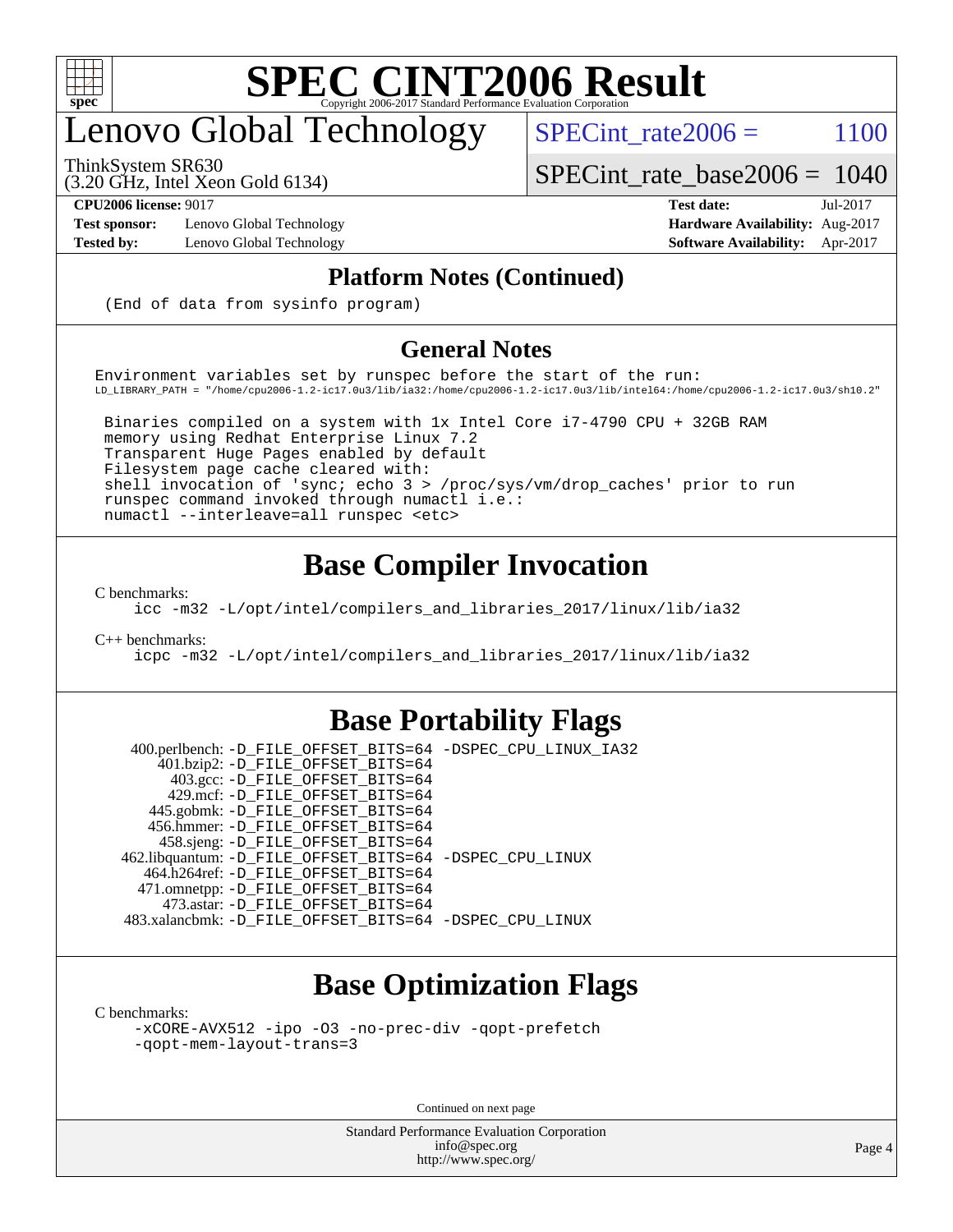

## enovo Global Technology

ThinkSystem SR630

SPECint rate $2006 = 1100$ 

(3.20 GHz, Intel Xeon Gold 6134)

[SPECint\\_rate\\_base2006 =](http://www.spec.org/auto/cpu2006/Docs/result-fields.html#SPECintratebase2006) 1040

**[Test sponsor:](http://www.spec.org/auto/cpu2006/Docs/result-fields.html#Testsponsor)** Lenovo Global Technology **[Hardware Availability:](http://www.spec.org/auto/cpu2006/Docs/result-fields.html#HardwareAvailability)** Aug-2017 **[Tested by:](http://www.spec.org/auto/cpu2006/Docs/result-fields.html#Testedby)** Lenovo Global Technology **[Software Availability:](http://www.spec.org/auto/cpu2006/Docs/result-fields.html#SoftwareAvailability)** Apr-2017

**[CPU2006 license:](http://www.spec.org/auto/cpu2006/Docs/result-fields.html#CPU2006license)** 9017 **[Test date:](http://www.spec.org/auto/cpu2006/Docs/result-fields.html#Testdate)** Jul-2017

## **[Base Optimization Flags \(Continued\)](http://www.spec.org/auto/cpu2006/Docs/result-fields.html#BaseOptimizationFlags)**

[C++ benchmarks:](http://www.spec.org/auto/cpu2006/Docs/result-fields.html#CXXbenchmarks)

[-xCORE-AVX512](http://www.spec.org/cpu2006/results/res2017q4/cpu2006-20170918-49548.flags.html#user_CXXbase_f-xCORE-AVX512) [-ipo](http://www.spec.org/cpu2006/results/res2017q4/cpu2006-20170918-49548.flags.html#user_CXXbase_f-ipo) [-O3](http://www.spec.org/cpu2006/results/res2017q4/cpu2006-20170918-49548.flags.html#user_CXXbase_f-O3) [-no-prec-div](http://www.spec.org/cpu2006/results/res2017q4/cpu2006-20170918-49548.flags.html#user_CXXbase_f-no-prec-div) [-qopt-prefetch](http://www.spec.org/cpu2006/results/res2017q4/cpu2006-20170918-49548.flags.html#user_CXXbase_f-qopt-prefetch) [-qopt-mem-layout-trans=3](http://www.spec.org/cpu2006/results/res2017q4/cpu2006-20170918-49548.flags.html#user_CXXbase_f-qopt-mem-layout-trans_170f5be61cd2cedc9b54468c59262d5d) [-Wl,-z,muldefs](http://www.spec.org/cpu2006/results/res2017q4/cpu2006-20170918-49548.flags.html#user_CXXbase_link_force_multiple1_74079c344b956b9658436fd1b6dd3a8a) [-L/sh10.2 -lsmartheap](http://www.spec.org/cpu2006/results/res2017q4/cpu2006-20170918-49548.flags.html#user_CXXbase_SmartHeap_b831f2d313e2fffa6dfe3f00ffc1f1c0)

## **[Base Other Flags](http://www.spec.org/auto/cpu2006/Docs/result-fields.html#BaseOtherFlags)**

[C benchmarks](http://www.spec.org/auto/cpu2006/Docs/result-fields.html#Cbenchmarks):

403.gcc: [-Dalloca=\\_alloca](http://www.spec.org/cpu2006/results/res2017q4/cpu2006-20170918-49548.flags.html#b403.gcc_baseEXTRA_CFLAGS_Dalloca_be3056838c12de2578596ca5467af7f3)

## **[Peak Compiler Invocation](http://www.spec.org/auto/cpu2006/Docs/result-fields.html#PeakCompilerInvocation)**

[C benchmarks \(except as noted below\)](http://www.spec.org/auto/cpu2006/Docs/result-fields.html#Cbenchmarksexceptasnotedbelow):

[icc -m32 -L/opt/intel/compilers\\_and\\_libraries\\_2017/linux/lib/ia32](http://www.spec.org/cpu2006/results/res2017q4/cpu2006-20170918-49548.flags.html#user_CCpeak_intel_icc_c29f3ff5a7ed067b11e4ec10a03f03ae)

400.perlbench: [icc -m64](http://www.spec.org/cpu2006/results/res2017q4/cpu2006-20170918-49548.flags.html#user_peakCCLD400_perlbench_intel_icc_64bit_bda6cc9af1fdbb0edc3795bac97ada53)

401.bzip2: [icc -m64](http://www.spec.org/cpu2006/results/res2017q4/cpu2006-20170918-49548.flags.html#user_peakCCLD401_bzip2_intel_icc_64bit_bda6cc9af1fdbb0edc3795bac97ada53)

456.hmmer: [icc -m64](http://www.spec.org/cpu2006/results/res2017q4/cpu2006-20170918-49548.flags.html#user_peakCCLD456_hmmer_intel_icc_64bit_bda6cc9af1fdbb0edc3795bac97ada53)

458.sjeng: [icc -m64](http://www.spec.org/cpu2006/results/res2017q4/cpu2006-20170918-49548.flags.html#user_peakCCLD458_sjeng_intel_icc_64bit_bda6cc9af1fdbb0edc3795bac97ada53)

#### [C++ benchmarks:](http://www.spec.org/auto/cpu2006/Docs/result-fields.html#CXXbenchmarks)

[icpc -m32 -L/opt/intel/compilers\\_and\\_libraries\\_2017/linux/lib/ia32](http://www.spec.org/cpu2006/results/res2017q4/cpu2006-20170918-49548.flags.html#user_CXXpeak_intel_icpc_8c35c7808b62dab9ae41a1aa06361b6b)

## **[Peak Portability Flags](http://www.spec.org/auto/cpu2006/Docs/result-fields.html#PeakPortabilityFlags)**

 400.perlbench: [-DSPEC\\_CPU\\_LP64](http://www.spec.org/cpu2006/results/res2017q4/cpu2006-20170918-49548.flags.html#b400.perlbench_peakCPORTABILITY_DSPEC_CPU_LP64) [-DSPEC\\_CPU\\_LINUX\\_X64](http://www.spec.org/cpu2006/results/res2017q4/cpu2006-20170918-49548.flags.html#b400.perlbench_peakCPORTABILITY_DSPEC_CPU_LINUX_X64) 401.bzip2: [-DSPEC\\_CPU\\_LP64](http://www.spec.org/cpu2006/results/res2017q4/cpu2006-20170918-49548.flags.html#suite_peakCPORTABILITY401_bzip2_DSPEC_CPU_LP64) 403.gcc: [-D\\_FILE\\_OFFSET\\_BITS=64](http://www.spec.org/cpu2006/results/res2017q4/cpu2006-20170918-49548.flags.html#user_peakPORTABILITY403_gcc_file_offset_bits_64_438cf9856305ebd76870a2c6dc2689ab) 429.mcf: [-D\\_FILE\\_OFFSET\\_BITS=64](http://www.spec.org/cpu2006/results/res2017q4/cpu2006-20170918-49548.flags.html#user_peakPORTABILITY429_mcf_file_offset_bits_64_438cf9856305ebd76870a2c6dc2689ab) 445.gobmk: [-D\\_FILE\\_OFFSET\\_BITS=64](http://www.spec.org/cpu2006/results/res2017q4/cpu2006-20170918-49548.flags.html#user_peakPORTABILITY445_gobmk_file_offset_bits_64_438cf9856305ebd76870a2c6dc2689ab) 456.hmmer: [-DSPEC\\_CPU\\_LP64](http://www.spec.org/cpu2006/results/res2017q4/cpu2006-20170918-49548.flags.html#suite_peakCPORTABILITY456_hmmer_DSPEC_CPU_LP64) 458.sjeng: [-DSPEC\\_CPU\\_LP64](http://www.spec.org/cpu2006/results/res2017q4/cpu2006-20170918-49548.flags.html#suite_peakCPORTABILITY458_sjeng_DSPEC_CPU_LP64) 462.libquantum: [-D\\_FILE\\_OFFSET\\_BITS=64](http://www.spec.org/cpu2006/results/res2017q4/cpu2006-20170918-49548.flags.html#user_peakPORTABILITY462_libquantum_file_offset_bits_64_438cf9856305ebd76870a2c6dc2689ab) [-DSPEC\\_CPU\\_LINUX](http://www.spec.org/cpu2006/results/res2017q4/cpu2006-20170918-49548.flags.html#b462.libquantum_peakCPORTABILITY_DSPEC_CPU_LINUX) 464.h264ref: [-D\\_FILE\\_OFFSET\\_BITS=64](http://www.spec.org/cpu2006/results/res2017q4/cpu2006-20170918-49548.flags.html#user_peakPORTABILITY464_h264ref_file_offset_bits_64_438cf9856305ebd76870a2c6dc2689ab) 471.omnetpp: [-D\\_FILE\\_OFFSET\\_BITS=64](http://www.spec.org/cpu2006/results/res2017q4/cpu2006-20170918-49548.flags.html#user_peakPORTABILITY471_omnetpp_file_offset_bits_64_438cf9856305ebd76870a2c6dc2689ab) 473.astar: [-D\\_FILE\\_OFFSET\\_BITS=64](http://www.spec.org/cpu2006/results/res2017q4/cpu2006-20170918-49548.flags.html#user_peakPORTABILITY473_astar_file_offset_bits_64_438cf9856305ebd76870a2c6dc2689ab) 483.xalancbmk: [-D\\_FILE\\_OFFSET\\_BITS=64](http://www.spec.org/cpu2006/results/res2017q4/cpu2006-20170918-49548.flags.html#user_peakPORTABILITY483_xalancbmk_file_offset_bits_64_438cf9856305ebd76870a2c6dc2689ab) [-DSPEC\\_CPU\\_LINUX](http://www.spec.org/cpu2006/results/res2017q4/cpu2006-20170918-49548.flags.html#b483.xalancbmk_peakCXXPORTABILITY_DSPEC_CPU_LINUX)

> Standard Performance Evaluation Corporation [info@spec.org](mailto:info@spec.org) <http://www.spec.org/>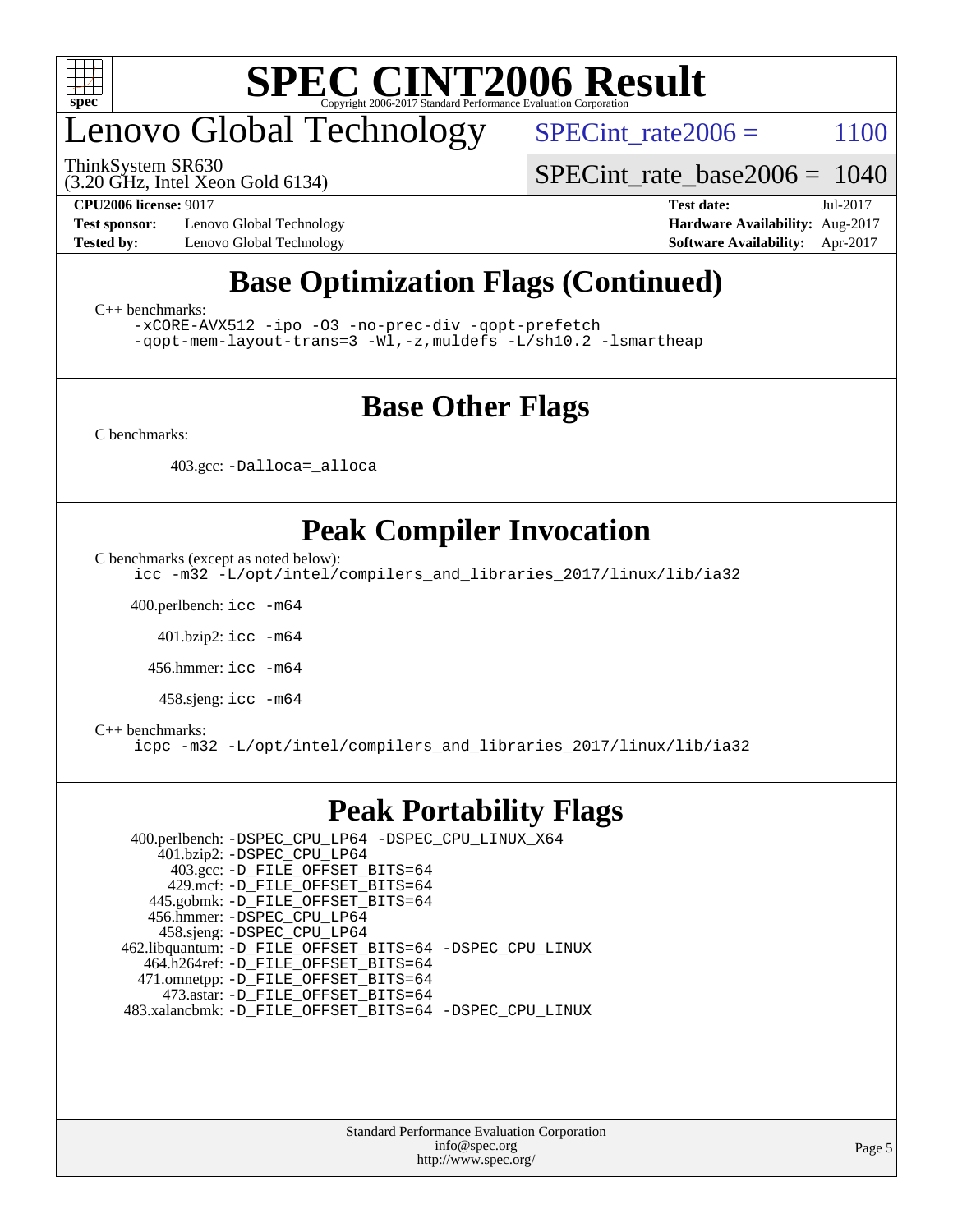

## enovo Global Technology

SPECint rate $2006 = 1100$ 

(3.20 GHz, Intel Xeon Gold 6134) ThinkSystem SR630

[SPECint\\_rate\\_base2006 =](http://www.spec.org/auto/cpu2006/Docs/result-fields.html#SPECintratebase2006) 1040

**[Test sponsor:](http://www.spec.org/auto/cpu2006/Docs/result-fields.html#Testsponsor)** Lenovo Global Technology **[Hardware Availability:](http://www.spec.org/auto/cpu2006/Docs/result-fields.html#HardwareAvailability)** Aug-2017 **[Tested by:](http://www.spec.org/auto/cpu2006/Docs/result-fields.html#Testedby)** Lenovo Global Technology **[Software Availability:](http://www.spec.org/auto/cpu2006/Docs/result-fields.html#SoftwareAvailability)** Apr-2017

# **[CPU2006 license:](http://www.spec.org/auto/cpu2006/Docs/result-fields.html#CPU2006license)** 9017 **[Test date:](http://www.spec.org/auto/cpu2006/Docs/result-fields.html#Testdate)** Jul-2017

## **[Peak Optimization Flags](http://www.spec.org/auto/cpu2006/Docs/result-fields.html#PeakOptimizationFlags)**

#### [C benchmarks](http://www.spec.org/auto/cpu2006/Docs/result-fields.html#Cbenchmarks):

 400.perlbench: [-prof-gen](http://www.spec.org/cpu2006/results/res2017q4/cpu2006-20170918-49548.flags.html#user_peakPASS1_CFLAGSPASS1_LDCFLAGS400_perlbench_prof_gen_e43856698f6ca7b7e442dfd80e94a8fc)(pass 1) [-prof-use](http://www.spec.org/cpu2006/results/res2017q4/cpu2006-20170918-49548.flags.html#user_peakPASS2_CFLAGSPASS2_LDCFLAGS400_perlbench_prof_use_bccf7792157ff70d64e32fe3e1250b55)(pass 2) [-xCORE-AVX512](http://www.spec.org/cpu2006/results/res2017q4/cpu2006-20170918-49548.flags.html#user_peakPASS2_CFLAGSPASS2_LDCFLAGS400_perlbench_f-xCORE-AVX512)(pass 2)  $-par-num-threads=1(pass 1) -ipo(pass 2) -O3(pass 2)$  $-par-num-threads=1(pass 1) -ipo(pass 2) -O3(pass 2)$  $-par-num-threads=1(pass 1) -ipo(pass 2) -O3(pass 2)$  $-par-num-threads=1(pass 1) -ipo(pass 2) -O3(pass 2)$  $-par-num-threads=1(pass 1) -ipo(pass 2) -O3(pass 2)$  $-par-num-threads=1(pass 1) -ipo(pass 2) -O3(pass 2)$ [-no-prec-div](http://www.spec.org/cpu2006/results/res2017q4/cpu2006-20170918-49548.flags.html#user_peakPASS2_CFLAGSPASS2_LDCFLAGS400_perlbench_f-no-prec-div)(pass 2) [-auto-ilp32](http://www.spec.org/cpu2006/results/res2017q4/cpu2006-20170918-49548.flags.html#user_peakCOPTIMIZE400_perlbench_f-auto-ilp32) [-qopt-mem-layout-trans=3](http://www.spec.org/cpu2006/results/res2017q4/cpu2006-20170918-49548.flags.html#user_peakCOPTIMIZE400_perlbench_f-qopt-mem-layout-trans_170f5be61cd2cedc9b54468c59262d5d) 401.bzip2: [-prof-gen](http://www.spec.org/cpu2006/results/res2017q4/cpu2006-20170918-49548.flags.html#user_peakPASS1_CFLAGSPASS1_LDCFLAGS401_bzip2_prof_gen_e43856698f6ca7b7e442dfd80e94a8fc)(pass 1) [-prof-use](http://www.spec.org/cpu2006/results/res2017q4/cpu2006-20170918-49548.flags.html#user_peakPASS2_CFLAGSPASS2_LDCFLAGS401_bzip2_prof_use_bccf7792157ff70d64e32fe3e1250b55)(pass 2) [-xCORE-AVX512](http://www.spec.org/cpu2006/results/res2017q4/cpu2006-20170918-49548.flags.html#user_peakPASS2_CFLAGSPASS2_LDCFLAGS401_bzip2_f-xCORE-AVX512)(pass 2) [-par-num-threads=1](http://www.spec.org/cpu2006/results/res2017q4/cpu2006-20170918-49548.flags.html#user_peakPASS1_CFLAGSPASS1_LDCFLAGS401_bzip2_par_num_threads_786a6ff141b4e9e90432e998842df6c2)(pass 1) [-ipo](http://www.spec.org/cpu2006/results/res2017q4/cpu2006-20170918-49548.flags.html#user_peakPASS2_CFLAGSPASS2_LDCFLAGS401_bzip2_f-ipo)(pass 2) [-O3](http://www.spec.org/cpu2006/results/res2017q4/cpu2006-20170918-49548.flags.html#user_peakPASS2_CFLAGSPASS2_LDCFLAGS401_bzip2_f-O3)(pass 2) [-no-prec-div](http://www.spec.org/cpu2006/results/res2017q4/cpu2006-20170918-49548.flags.html#user_peakPASS2_CFLAGSPASS2_LDCFLAGS401_bzip2_f-no-prec-div)(pass 2) [-qopt-prefetch](http://www.spec.org/cpu2006/results/res2017q4/cpu2006-20170918-49548.flags.html#user_peakCOPTIMIZE401_bzip2_f-qopt-prefetch) [-auto-ilp32](http://www.spec.org/cpu2006/results/res2017q4/cpu2006-20170918-49548.flags.html#user_peakCOPTIMIZE401_bzip2_f-auto-ilp32) [-qopt-mem-layout-trans=3](http://www.spec.org/cpu2006/results/res2017q4/cpu2006-20170918-49548.flags.html#user_peakCOPTIMIZE401_bzip2_f-qopt-mem-layout-trans_170f5be61cd2cedc9b54468c59262d5d) 403.gcc: [-xCORE-AVX512](http://www.spec.org/cpu2006/results/res2017q4/cpu2006-20170918-49548.flags.html#user_peakOPTIMIZE403_gcc_f-xCORE-AVX512) [-ipo](http://www.spec.org/cpu2006/results/res2017q4/cpu2006-20170918-49548.flags.html#user_peakOPTIMIZE403_gcc_f-ipo) [-O3](http://www.spec.org/cpu2006/results/res2017q4/cpu2006-20170918-49548.flags.html#user_peakOPTIMIZE403_gcc_f-O3) [-no-prec-div](http://www.spec.org/cpu2006/results/res2017q4/cpu2006-20170918-49548.flags.html#user_peakOPTIMIZE403_gcc_f-no-prec-div) [-qopt-mem-layout-trans=3](http://www.spec.org/cpu2006/results/res2017q4/cpu2006-20170918-49548.flags.html#user_peakCOPTIMIZE403_gcc_f-qopt-mem-layout-trans_170f5be61cd2cedc9b54468c59262d5d)  $429$ .mcf: basepeak = yes 445.gobmk: [-prof-gen](http://www.spec.org/cpu2006/results/res2017q4/cpu2006-20170918-49548.flags.html#user_peakPASS1_CFLAGSPASS1_LDCFLAGS445_gobmk_prof_gen_e43856698f6ca7b7e442dfd80e94a8fc)(pass 1) [-prof-use](http://www.spec.org/cpu2006/results/res2017q4/cpu2006-20170918-49548.flags.html#user_peakPASS2_CFLAGSPASS2_LDCFLAGSPASS2_LDFLAGS445_gobmk_prof_use_bccf7792157ff70d64e32fe3e1250b55)(pass 2) [-xCORE-AVX512](http://www.spec.org/cpu2006/results/res2017q4/cpu2006-20170918-49548.flags.html#user_peakPASS2_CFLAGSPASS2_LDCFLAGSPASS2_LDFLAGS445_gobmk_f-xCORE-AVX512)(pass 2) [-par-num-threads=1](http://www.spec.org/cpu2006/results/res2017q4/cpu2006-20170918-49548.flags.html#user_peakPASS1_CFLAGSPASS1_LDCFLAGS445_gobmk_par_num_threads_786a6ff141b4e9e90432e998842df6c2)(pass 1) [-ipo](http://www.spec.org/cpu2006/results/res2017q4/cpu2006-20170918-49548.flags.html#user_peakPASS2_LDCFLAGS445_gobmk_f-ipo)(pass 2) [-O3](http://www.spec.org/cpu2006/results/res2017q4/cpu2006-20170918-49548.flags.html#user_peakPASS2_LDCFLAGS445_gobmk_f-O3)(pass 2) [-no-prec-div](http://www.spec.org/cpu2006/results/res2017q4/cpu2006-20170918-49548.flags.html#user_peakPASS2_LDCFLAGS445_gobmk_f-no-prec-div)(pass 2) [-qopt-mem-layout-trans=3](http://www.spec.org/cpu2006/results/res2017q4/cpu2006-20170918-49548.flags.html#user_peakCOPTIMIZE445_gobmk_f-qopt-mem-layout-trans_170f5be61cd2cedc9b54468c59262d5d) 456.hmmer: [-xCORE-AVX512](http://www.spec.org/cpu2006/results/res2017q4/cpu2006-20170918-49548.flags.html#user_peakOPTIMIZE456_hmmer_f-xCORE-AVX512) [-ipo](http://www.spec.org/cpu2006/results/res2017q4/cpu2006-20170918-49548.flags.html#user_peakOPTIMIZE456_hmmer_f-ipo) [-O3](http://www.spec.org/cpu2006/results/res2017q4/cpu2006-20170918-49548.flags.html#user_peakOPTIMIZE456_hmmer_f-O3) [-no-prec-div](http://www.spec.org/cpu2006/results/res2017q4/cpu2006-20170918-49548.flags.html#user_peakOPTIMIZE456_hmmer_f-no-prec-div) [-unroll2](http://www.spec.org/cpu2006/results/res2017q4/cpu2006-20170918-49548.flags.html#user_peakCOPTIMIZE456_hmmer_f-unroll_784dae83bebfb236979b41d2422d7ec2) [-auto-ilp32](http://www.spec.org/cpu2006/results/res2017q4/cpu2006-20170918-49548.flags.html#user_peakCOPTIMIZE456_hmmer_f-auto-ilp32) [-qopt-mem-layout-trans=3](http://www.spec.org/cpu2006/results/res2017q4/cpu2006-20170918-49548.flags.html#user_peakCOPTIMIZE456_hmmer_f-qopt-mem-layout-trans_170f5be61cd2cedc9b54468c59262d5d) 458.sjeng: [-prof-gen](http://www.spec.org/cpu2006/results/res2017q4/cpu2006-20170918-49548.flags.html#user_peakPASS1_CFLAGSPASS1_LDCFLAGS458_sjeng_prof_gen_e43856698f6ca7b7e442dfd80e94a8fc)(pass 1) [-prof-use](http://www.spec.org/cpu2006/results/res2017q4/cpu2006-20170918-49548.flags.html#user_peakPASS2_CFLAGSPASS2_LDCFLAGS458_sjeng_prof_use_bccf7792157ff70d64e32fe3e1250b55)(pass 2) [-xCORE-AVX512](http://www.spec.org/cpu2006/results/res2017q4/cpu2006-20170918-49548.flags.html#user_peakPASS2_CFLAGSPASS2_LDCFLAGS458_sjeng_f-xCORE-AVX512)(pass 2) [-par-num-threads=1](http://www.spec.org/cpu2006/results/res2017q4/cpu2006-20170918-49548.flags.html#user_peakPASS1_CFLAGSPASS1_LDCFLAGS458_sjeng_par_num_threads_786a6ff141b4e9e90432e998842df6c2)(pass 1) [-ipo](http://www.spec.org/cpu2006/results/res2017q4/cpu2006-20170918-49548.flags.html#user_peakPASS2_CFLAGSPASS2_LDCFLAGS458_sjeng_f-ipo)(pass 2) [-O3](http://www.spec.org/cpu2006/results/res2017q4/cpu2006-20170918-49548.flags.html#user_peakPASS2_CFLAGSPASS2_LDCFLAGS458_sjeng_f-O3)(pass 2) [-no-prec-div](http://www.spec.org/cpu2006/results/res2017q4/cpu2006-20170918-49548.flags.html#user_peakPASS2_CFLAGSPASS2_LDCFLAGS458_sjeng_f-no-prec-div)(pass 2) [-unroll4](http://www.spec.org/cpu2006/results/res2017q4/cpu2006-20170918-49548.flags.html#user_peakCOPTIMIZE458_sjeng_f-unroll_4e5e4ed65b7fd20bdcd365bec371b81f) [-auto-ilp32](http://www.spec.org/cpu2006/results/res2017q4/cpu2006-20170918-49548.flags.html#user_peakCOPTIMIZE458_sjeng_f-auto-ilp32) [-qopt-mem-layout-trans=3](http://www.spec.org/cpu2006/results/res2017q4/cpu2006-20170918-49548.flags.html#user_peakCOPTIMIZE458_sjeng_f-qopt-mem-layout-trans_170f5be61cd2cedc9b54468c59262d5d)  $462$ .libquantum: basepeak = yes 464.h264ref: [-prof-gen](http://www.spec.org/cpu2006/results/res2017q4/cpu2006-20170918-49548.flags.html#user_peakPASS1_CFLAGSPASS1_LDCFLAGS464_h264ref_prof_gen_e43856698f6ca7b7e442dfd80e94a8fc)(pass 1) [-prof-use](http://www.spec.org/cpu2006/results/res2017q4/cpu2006-20170918-49548.flags.html#user_peakPASS2_CFLAGSPASS2_LDCFLAGS464_h264ref_prof_use_bccf7792157ff70d64e32fe3e1250b55)(pass 2) [-xCORE-AVX512](http://www.spec.org/cpu2006/results/res2017q4/cpu2006-20170918-49548.flags.html#user_peakPASS2_CFLAGSPASS2_LDCFLAGS464_h264ref_f-xCORE-AVX512)(pass 2) [-par-num-threads=1](http://www.spec.org/cpu2006/results/res2017q4/cpu2006-20170918-49548.flags.html#user_peakPASS1_CFLAGSPASS1_LDCFLAGS464_h264ref_par_num_threads_786a6ff141b4e9e90432e998842df6c2)(pass 1) [-ipo](http://www.spec.org/cpu2006/results/res2017q4/cpu2006-20170918-49548.flags.html#user_peakPASS2_CFLAGSPASS2_LDCFLAGS464_h264ref_f-ipo)(pass 2) [-O3](http://www.spec.org/cpu2006/results/res2017q4/cpu2006-20170918-49548.flags.html#user_peakPASS2_CFLAGSPASS2_LDCFLAGS464_h264ref_f-O3)(pass 2) [-no-prec-div](http://www.spec.org/cpu2006/results/res2017q4/cpu2006-20170918-49548.flags.html#user_peakPASS2_CFLAGSPASS2_LDCFLAGS464_h264ref_f-no-prec-div)(pass 2) [-unroll2](http://www.spec.org/cpu2006/results/res2017q4/cpu2006-20170918-49548.flags.html#user_peakCOPTIMIZE464_h264ref_f-unroll_784dae83bebfb236979b41d2422d7ec2) [-qopt-mem-layout-trans=3](http://www.spec.org/cpu2006/results/res2017q4/cpu2006-20170918-49548.flags.html#user_peakCOPTIMIZE464_h264ref_f-qopt-mem-layout-trans_170f5be61cd2cedc9b54468c59262d5d) [C++ benchmarks:](http://www.spec.org/auto/cpu2006/Docs/result-fields.html#CXXbenchmarks) 471.omnetpp: [-prof-gen](http://www.spec.org/cpu2006/results/res2017q4/cpu2006-20170918-49548.flags.html#user_peakPASS1_CXXFLAGSPASS1_LDCXXFLAGS471_omnetpp_prof_gen_e43856698f6ca7b7e442dfd80e94a8fc)(pass 1) [-prof-use](http://www.spec.org/cpu2006/results/res2017q4/cpu2006-20170918-49548.flags.html#user_peakPASS2_CXXFLAGSPASS2_LDCXXFLAGS471_omnetpp_prof_use_bccf7792157ff70d64e32fe3e1250b55)(pass 2) [-xCORE-AVX512](http://www.spec.org/cpu2006/results/res2017q4/cpu2006-20170918-49548.flags.html#user_peakPASS2_CXXFLAGSPASS2_LDCXXFLAGS471_omnetpp_f-xCORE-AVX512)(pass 2) [-par-num-threads=1](http://www.spec.org/cpu2006/results/res2017q4/cpu2006-20170918-49548.flags.html#user_peakPASS1_CXXFLAGSPASS1_LDCXXFLAGS471_omnetpp_par_num_threads_786a6ff141b4e9e90432e998842df6c2)(pass 1) [-ipo](http://www.spec.org/cpu2006/results/res2017q4/cpu2006-20170918-49548.flags.html#user_peakPASS2_CXXFLAGSPASS2_LDCXXFLAGS471_omnetpp_f-ipo)(pass 2) [-O3](http://www.spec.org/cpu2006/results/res2017q4/cpu2006-20170918-49548.flags.html#user_peakPASS2_CXXFLAGSPASS2_LDCXXFLAGS471_omnetpp_f-O3)(pass 2) [-no-prec-div](http://www.spec.org/cpu2006/results/res2017q4/cpu2006-20170918-49548.flags.html#user_peakPASS2_CXXFLAGSPASS2_LDCXXFLAGS471_omnetpp_f-no-prec-div)(pass 2) [-qopt-ra-region-strategy=block](http://www.spec.org/cpu2006/results/res2017q4/cpu2006-20170918-49548.flags.html#user_peakCXXOPTIMIZE471_omnetpp_f-qopt-ra-region-strategy_430aa8f7c220cbde92ae827fa8d9be32)  [-qopt-mem-layout-trans=3](http://www.spec.org/cpu2006/results/res2017q4/cpu2006-20170918-49548.flags.html#user_peakCXXOPTIMIZE471_omnetpp_f-qopt-mem-layout-trans_170f5be61cd2cedc9b54468c59262d5d) [-Wl,-z,muldefs](http://www.spec.org/cpu2006/results/res2017q4/cpu2006-20170918-49548.flags.html#user_peakEXTRA_LDFLAGS471_omnetpp_link_force_multiple1_74079c344b956b9658436fd1b6dd3a8a) [-L/sh10.2 -lsmartheap](http://www.spec.org/cpu2006/results/res2017q4/cpu2006-20170918-49548.flags.html#user_peakEXTRA_LIBS471_omnetpp_SmartHeap_b831f2d313e2fffa6dfe3f00ffc1f1c0) 473.astar: basepeak = yes  $483.xalanchmk: basepeak = yes$